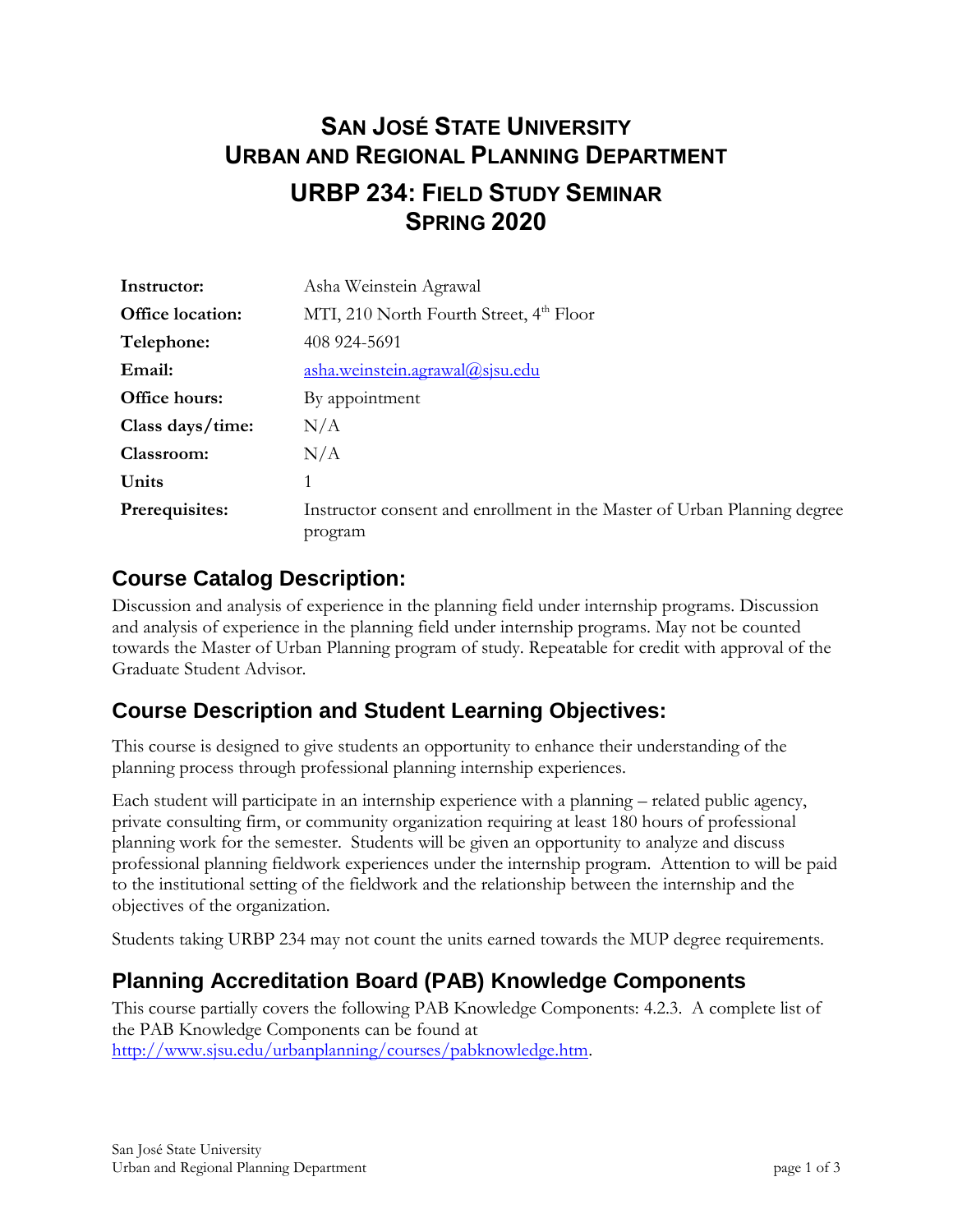#### **Course Requirements:**

- 1. The satisfactory participation in 180 hours of internship activities
- 2. Meeting at least 2 times with the instructor to discuss your plans and progress (first and last weeks of the semester).
- 3. A report of  $5 10$  pages reflecting on what the student learned from the internship experience in light of the planning theories presented in URBP 200 and other departmental classes. (Due May 11, 2020.)
- 4. Submittal by May 11, 2020, of a completed "Certification of Professional Work Experience" form available at http://www.sjsu.edu/urbanplanning/docs/URBP%20- %20Internship%20Completion%20or%20Professional%20Work%20Experience%20Form. pdf.

# **Grading Policy:**

The semester grade will be based on the evaluation provided by the supervisor, the quality of the written paper, and whether or not the student attends the required class sessions.

Grades will be assessed holistically. However, students should note that to receive an "A" for the semester, they must receive mostly ratings of 4 and 5 from their supervisor and turn in a paper of A or A- quality.

### **Academic integrity statement, plagiarism, and citing sources properly**

SJSU's Policy on Academic Integrity states: "Your own commitment to learning, as evidenced by your enrollment at San Jose State University, and the University's Academic Integrity Policy requires you to be honest in all your academic course work. Faculty members are required to report all infractions to the Office of Student Conduct and Ethical Development" (Academic Senate Policy S07-2). [The policy on academic integrity can be found at](http://www.sjsu.edu/senate/S07-2.htm) http://www.sjsu.edu/senate/S07-2.htm.

Plagiarism is the use of someone else's language, images, data, or ideas without proper attribution. It is a very serious offense both in the university and in your professional work. In essence, plagiarism is both theft and lying: you have stolen someone else's ideas, and then lied by implying that they are your own.

> **Plagiarism will lead to grade penalties and a record filed with the Office of Student Conduct and Ethical Development. In severe cases, students may also fail the course or even be expelled from the university.**

**If you are unsure what constitutes plagiarism, it is your responsibility to make sure you clarify the issues before you hand in draft or final work.**

Learning when to cite a source and when not to is an art, not a science. However, here are some examples of plagiarism that you should be careful to avoid:

 If you use a sentence (or even a part of a sentence) that someone else wrote and don't identify the language as a quote by putting the text in quote marks and referencing the source, you have plagiarized.